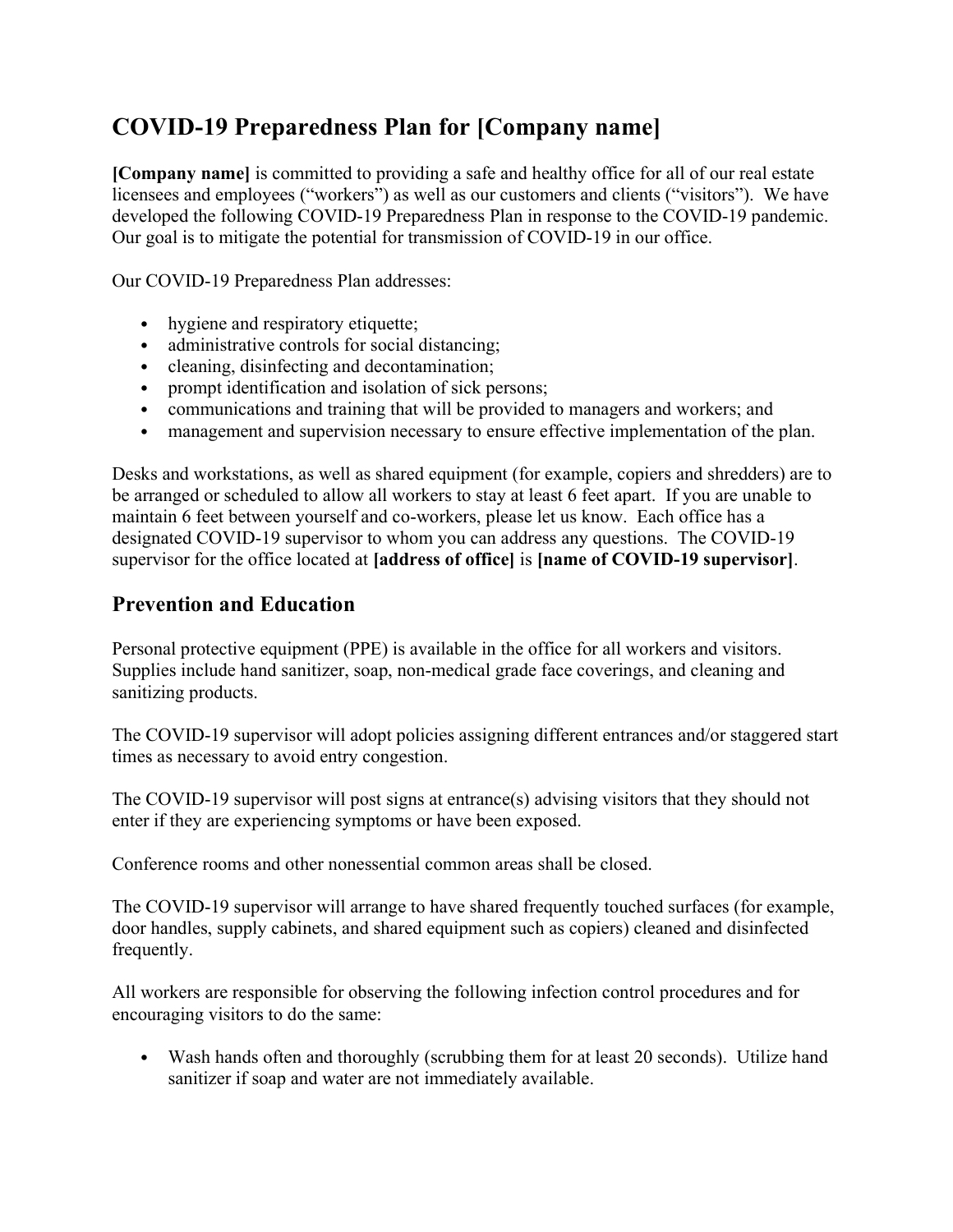- Avoid physical contact with others and direct co-workers and visitors to maintain a distance of at least 6 feet where possible.
- Cover your cough cough or sneeze into the crook of your arm, or into a disposable tissue, and thoroughly wash your hands.
- Avoid touching your face.
- Wear a mask or other face covering in all places where you cannot be 6 feet apart (for example, restrooms and hallways).
- Avoid shaking hands with people. Do not share personal items such as phones, pens or tablets.
- Limit visits and in-person meetings to those that are necessary and cannot reasonably be done remotely.
- Minimize movement throughout the office and stagger lunch and break times to avoid gatherings. Staff meetings should be postponed, canceled or held remotely.
- Site deliveries should be coordinated to minimize contact and maintain cleaning protocols. Delivery personnel should remain in their vehicles if possible.

All visitors should be first directed to **[insert title or name]**. Upon arrival, the following screening questions will be asked of all visitors (orally or) in writing via the Company's visitor questionnaire [available here]:

- Do you currently have symptoms such as fever, chills, sweats or a temperature that is elevated for you or is 100°F or greater?
- Do you currently have symptoms such as cough, shortness of breath, chest tightness, vomiting, nausea or sore throat?
- In the past 14 days, have you had close contact with an individual diagnosed with COVID-19?
- In the past 14 days, have you traveled on an airplane?

(Any visitor answering "yes" to any of these questions should be denied entry.)

#### Health Surveillance

Workers should self-monitor for signs and symptoms of COVID-19. The following policies and procedures are being implemented to assess workers' health status prior to entering the office and for workers to report when they are sick or experiencing symptoms.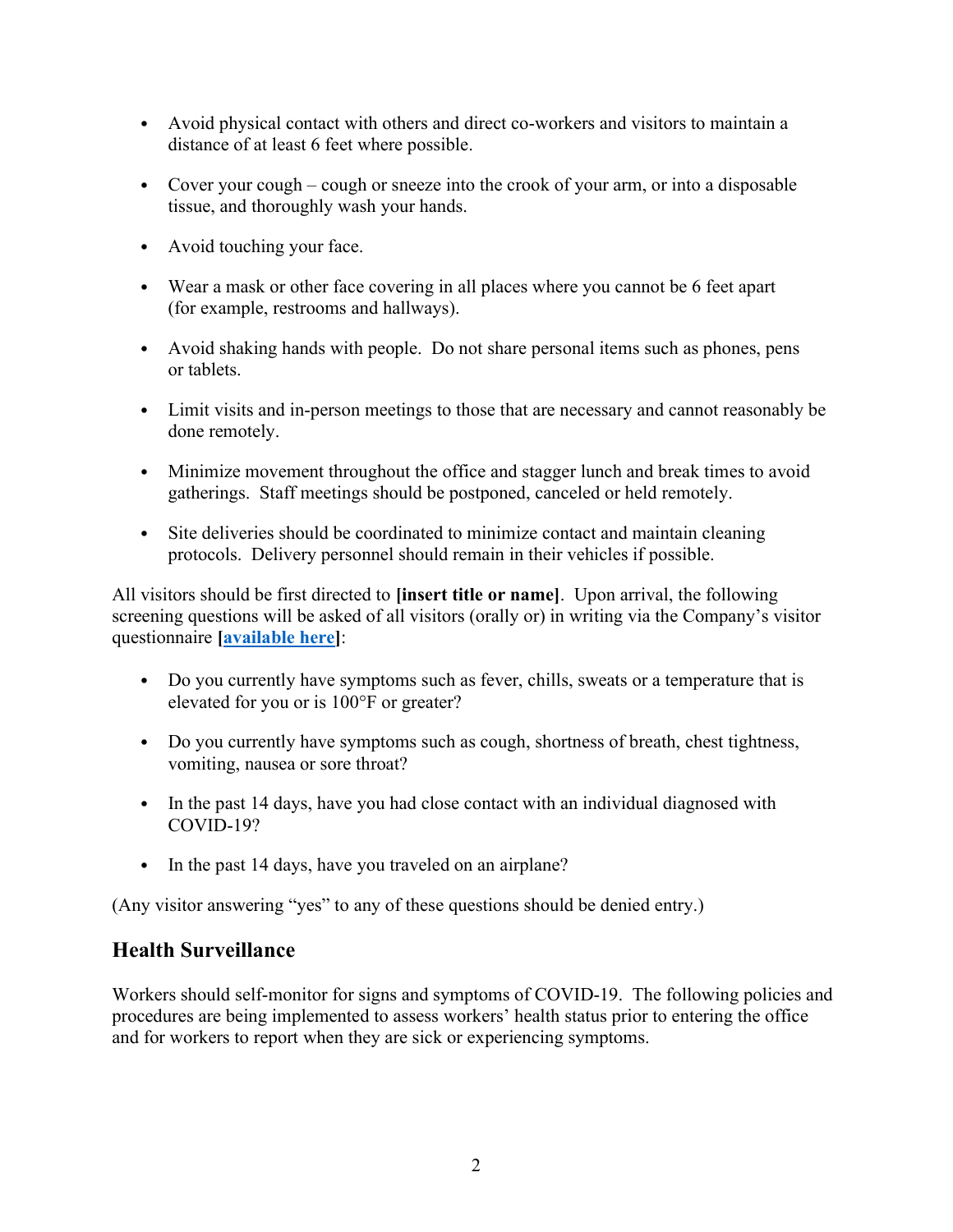Each worker will be provided with a screening questionnaire which shall be kept at their worksite and signed and dated at the start of each workday. The screening questionnaire *[available here]* will ask a worker the following screening questions:

- Do you currently have symptoms such as fever, chills, sweats or a temperature that is elevated for you or is 100°F or greater?
- Do you currently have symptoms such as cough, shortness of breath, chest tightness, vomiting, nausea or sore throat?
- In the past 14 days, have you had close contact with an individual diagnosed with COVID-19?
- In the past 14 days, have you traveled on an airplane?

If a worker answers "yes" to any of these questions or is otherwise not feeling well, the worker must stay home. Call [COVID-19 supervisor].

## Supplemental Measures Upon Notification of Worker's COVID-19 Diagnosis and/or Symptoms

A worker with a COVID-19 diagnosis or who displays symptoms consistent with COVID-19 must be immediately removed from the worksite.

In response to a confirmed diagnosis or display of COVID-19 symptoms, the Company shall:

- Immediately notify the public health department. Within 24 hours, notify any co-workers and visitors.
- Keep confidential the identity of the diagnosed/symptomatic worker; and
- Close the office as necessary to conduct deep cleaning of the diagnosed/symptomatic worker's workstation, as well as those common areas potentially infected by the worker.

Visitor and worker questionnaires will be used to help identify those persons who may have been in sustained, close contact with the diagnosed/symptomatic worker.

All workers who worked in sustained, close proximity to the diagnosed/symptomatic worker are also to be removed from the worksite for at least 14 days; however, should these exposed workers later develop COVID-19 symptoms and/or receive a confirmed diagnosis, they may not report on-site until the return-to-work requirements listed below are met.

## Return-to-Work Requirements

Workers who were themselves diagnosed with COVID-19 may only return to work upon confirmation of the cessation of symptoms and contagiousness, proof of which may be acquired via the test-based strategy or the non-test-based strategy. Workers must also be released from any quarantine or isolation by the local health department.